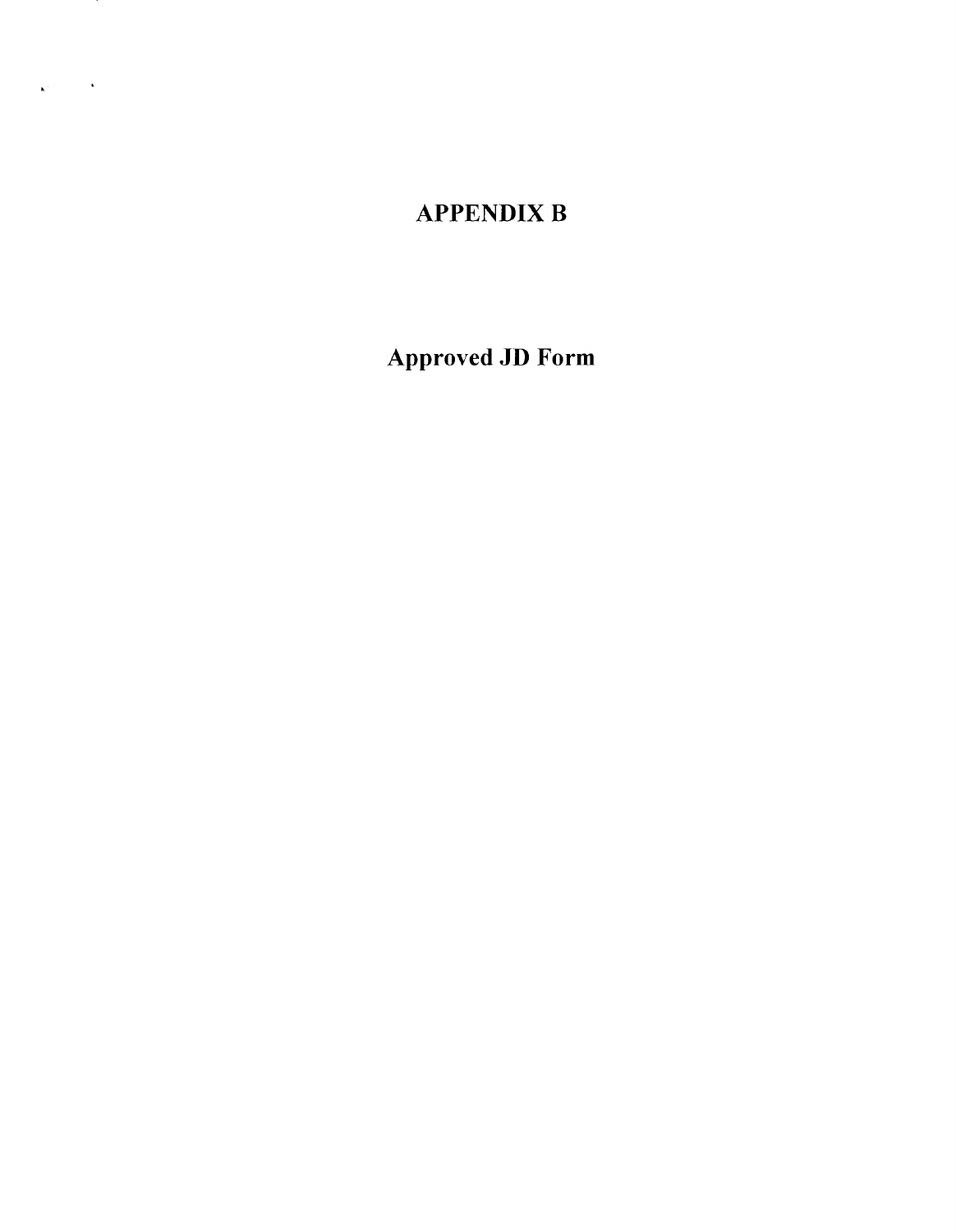## NOTIFICATION OF ADMINISTRATIVE APPEAL OPTIONS AND PROCESS AND REQUEST FOR APPEAL

|                                                                                                                                                                                                                                                                                                              |                                                                                                                                                                                                                                                                                                                                                                                                                                                                                                                                                                                                                                                                                                                                                                                                                                                                                                                         |                                                                                                                                                                                                                                                                                                                                                                                             | File Number: 2011-02760-M24 | Date:             |  |  |
|--------------------------------------------------------------------------------------------------------------------------------------------------------------------------------------------------------------------------------------------------------------------------------------------------------------|-------------------------------------------------------------------------------------------------------------------------------------------------------------------------------------------------------------------------------------------------------------------------------------------------------------------------------------------------------------------------------------------------------------------------------------------------------------------------------------------------------------------------------------------------------------------------------------------------------------------------------------------------------------------------------------------------------------------------------------------------------------------------------------------------------------------------------------------------------------------------------------------------------------------------|---------------------------------------------------------------------------------------------------------------------------------------------------------------------------------------------------------------------------------------------------------------------------------------------------------------------------------------------------------------------------------------------|-----------------------------|-------------------|--|--|
| Applicant:                                                                                                                                                                                                                                                                                                   |                                                                                                                                                                                                                                                                                                                                                                                                                                                                                                                                                                                                                                                                                                                                                                                                                                                                                                                         | Koch Homes, Inc.                                                                                                                                                                                                                                                                                                                                                                            |                             | See Section below |  |  |
|                                                                                                                                                                                                                                                                                                              | Attached is:<br>INITIAL PROFFERED PERMIT (Standard Permit or Letter of permission)                                                                                                                                                                                                                                                                                                                                                                                                                                                                                                                                                                                                                                                                                                                                                                                                                                      |                                                                                                                                                                                                                                                                                                                                                                                             |                             | A                 |  |  |
|                                                                                                                                                                                                                                                                                                              |                                                                                                                                                                                                                                                                                                                                                                                                                                                                                                                                                                                                                                                                                                                                                                                                                                                                                                                         | PROFFERED PERMIT (Standard Permit or Letter of permission)                                                                                                                                                                                                                                                                                                                                  |                             | $\bf{B}$          |  |  |
|                                                                                                                                                                                                                                                                                                              |                                                                                                                                                                                                                                                                                                                                                                                                                                                                                                                                                                                                                                                                                                                                                                                                                                                                                                                         | PERMIT DENIAL                                                                                                                                                                                                                                                                                                                                                                               |                             | $\overline{C}$    |  |  |
| $\mathbf{X}$                                                                                                                                                                                                                                                                                                 |                                                                                                                                                                                                                                                                                                                                                                                                                                                                                                                                                                                                                                                                                                                                                                                                                                                                                                                         | APPROVED JURISDICTIONAL DETERMINATION                                                                                                                                                                                                                                                                                                                                                       |                             | D                 |  |  |
|                                                                                                                                                                                                                                                                                                              |                                                                                                                                                                                                                                                                                                                                                                                                                                                                                                                                                                                                                                                                                                                                                                                                                                                                                                                         |                                                                                                                                                                                                                                                                                                                                                                                             |                             | E                 |  |  |
|                                                                                                                                                                                                                                                                                                              | PRELIMINARY JURISDICTIONAL DETERMINATION                                                                                                                                                                                                                                                                                                                                                                                                                                                                                                                                                                                                                                                                                                                                                                                                                                                                                |                                                                                                                                                                                                                                                                                                                                                                                             |                             |                   |  |  |
| SECTION I - The following identifies your rights and options regarding an administrative appeal of the above<br>decision. Additional information may be found at<br>http://www.usace.army.mil/Missions/CivilWorks/RegulatoryProgramandPermits/appeals.aspx or Corps<br>regulations at 33 CFR Part 331.       |                                                                                                                                                                                                                                                                                                                                                                                                                                                                                                                                                                                                                                                                                                                                                                                                                                                                                                                         |                                                                                                                                                                                                                                                                                                                                                                                             |                             |                   |  |  |
| A: INITIAL PROFFERED PERMIT: You may accept or object to the permit.                                                                                                                                                                                                                                         |                                                                                                                                                                                                                                                                                                                                                                                                                                                                                                                                                                                                                                                                                                                                                                                                                                                                                                                         |                                                                                                                                                                                                                                                                                                                                                                                             |                             |                   |  |  |
| $\bullet$                                                                                                                                                                                                                                                                                                    | ACCEPT: If you received a Standard Permit, you may sign the permit document and return it to the district engineer for final<br>authorization. If you received a Letter of Permission (LOP), you may accept the LOP and your work is authorized. Your<br>signature on the Standard Permit or acceptance of the LOP means that you accept the permit in its entirety, and waive all rights<br>to appeal the permit, including its terms and conditions, and approved jurisdictional determinations associated with the permit.                                                                                                                                                                                                                                                                                                                                                                                           |                                                                                                                                                                                                                                                                                                                                                                                             |                             |                   |  |  |
| $\bullet$                                                                                                                                                                                                                                                                                                    | OBJECT: If you object to the permit (Standard or LOP) because of certain terms and conditions therein, you may request that<br>the permit be modified accordingly. You must complete Section II of this form and return the form to the district engineer.<br>Your objections must be received by the district engineer within 60 days of the date of this notice, or you will forfeit your right<br>to appeal the permit in the future. Upon receipt of your letter, the district engineer will evaluate your objections and may: (a)<br>modify the permit to address all of your concerns, (b) modify the permit to address some of your objections, or (c) not modify<br>the permit having determined that the permit should be issued as previously written. After evaluating your objections, the<br>district engineer will send you a proffered permit for your reconsideration, as indicated in Section B below. |                                                                                                                                                                                                                                                                                                                                                                                             |                             |                   |  |  |
|                                                                                                                                                                                                                                                                                                              |                                                                                                                                                                                                                                                                                                                                                                                                                                                                                                                                                                                                                                                                                                                                                                                                                                                                                                                         | B: PROFFERED PERMIT: You may accept or appeal the permit                                                                                                                                                                                                                                                                                                                                    |                             |                   |  |  |
| $\bullet$                                                                                                                                                                                                                                                                                                    | ACCEPT: If you received a Standard Permit, you may sign the permit document and return it to the district engineer for final<br>authorization. If you received a Letter of Permission (LOP), you may accept the LOP and your work is authorized. Your<br>signature on the Standard Permit or acceptance of the LOP means that you accept the permit in its entirety, and waive all rights<br>to appeal the permit, including its terms and conditions, and approved jurisdictional determinations associated with the permit.                                                                                                                                                                                                                                                                                                                                                                                           |                                                                                                                                                                                                                                                                                                                                                                                             |                             |                   |  |  |
| $\bullet$                                                                                                                                                                                                                                                                                                    | date of this notice.                                                                                                                                                                                                                                                                                                                                                                                                                                                                                                                                                                                                                                                                                                                                                                                                                                                                                                    | APPEAL: If you choose to decline the proffered permit (Standard or LOP) because of certain terms and conditions therein, you<br>may appeal the declined permit under the Corps of Engineers Administrative Appeal Process by completing Section II of this<br>form and sending the form to the division engineer. This form must be received by the division engineer within 60 days of the |                             |                   |  |  |
| C: PERMIT DENIAL: You may appeal the denial of a permit under the Corps of Engineers Administrative Appeal Process<br>by completing Section II of this form and sending the form to the division engineer. This form must be received by the division<br>engineer within 60 days of the date of this notice. |                                                                                                                                                                                                                                                                                                                                                                                                                                                                                                                                                                                                                                                                                                                                                                                                                                                                                                                         |                                                                                                                                                                                                                                                                                                                                                                                             |                             |                   |  |  |
|                                                                                                                                                                                                                                                                                                              |                                                                                                                                                                                                                                                                                                                                                                                                                                                                                                                                                                                                                                                                                                                                                                                                                                                                                                                         | D: APPROVED JURISDICTIONAL DETERMINATION: You may accept or appeal the approved JD or                                                                                                                                                                                                                                                                                                       |                             |                   |  |  |
|                                                                                                                                                                                                                                                                                                              |                                                                                                                                                                                                                                                                                                                                                                                                                                                                                                                                                                                                                                                                                                                                                                                                                                                                                                                         | provide new information.                                                                                                                                                                                                                                                                                                                                                                    |                             |                   |  |  |
|                                                                                                                                                                                                                                                                                                              |                                                                                                                                                                                                                                                                                                                                                                                                                                                                                                                                                                                                                                                                                                                                                                                                                                                                                                                         | ACCEPT: You do not need to notify the Corps to accept an approved JD. Failure to notify the Corps within 60 days of the date<br>of this notice, means that you accept the approved JD in its entirety, and waive all rights to appeal the approved JD.                                                                                                                                      |                             |                   |  |  |
| ٠                                                                                                                                                                                                                                                                                                            |                                                                                                                                                                                                                                                                                                                                                                                                                                                                                                                                                                                                                                                                                                                                                                                                                                                                                                                         | APPEAL: If you disagree with the approved JD, you may appeal the approved JD under the Corps of Engineers Administrative<br>Appeal Process by completing Section II of this form and sending the form to the division engineer. This form must be received<br>by the division engineer within 60 days of the date of this notice.                                                           |                             |                   |  |  |
| E: PRELIMINARY JURISDICTIONAL DETERMINATION: You do not need to respond to the Corps                                                                                                                                                                                                                         |                                                                                                                                                                                                                                                                                                                                                                                                                                                                                                                                                                                                                                                                                                                                                                                                                                                                                                                         |                                                                                                                                                                                                                                                                                                                                                                                             |                             |                   |  |  |
|                                                                                                                                                                                                                                                                                                              |                                                                                                                                                                                                                                                                                                                                                                                                                                                                                                                                                                                                                                                                                                                                                                                                                                                                                                                         | $\frac{1}{2}$ ding the appliming $\frac{1}{2}$ The Preliming $\frac{1}{2}$ is not appealable. If you wish you may request an                                                                                                                                                                                                                                                                |                             |                   |  |  |

regarding the preliminary JD. The Preliminary JD is not appealable. If you wish, you may request an approved JD (which may be appealed), by contacting the Corps district for further instruction. Also you may provide new information for further consideration by the Corps to reevaluate the JD.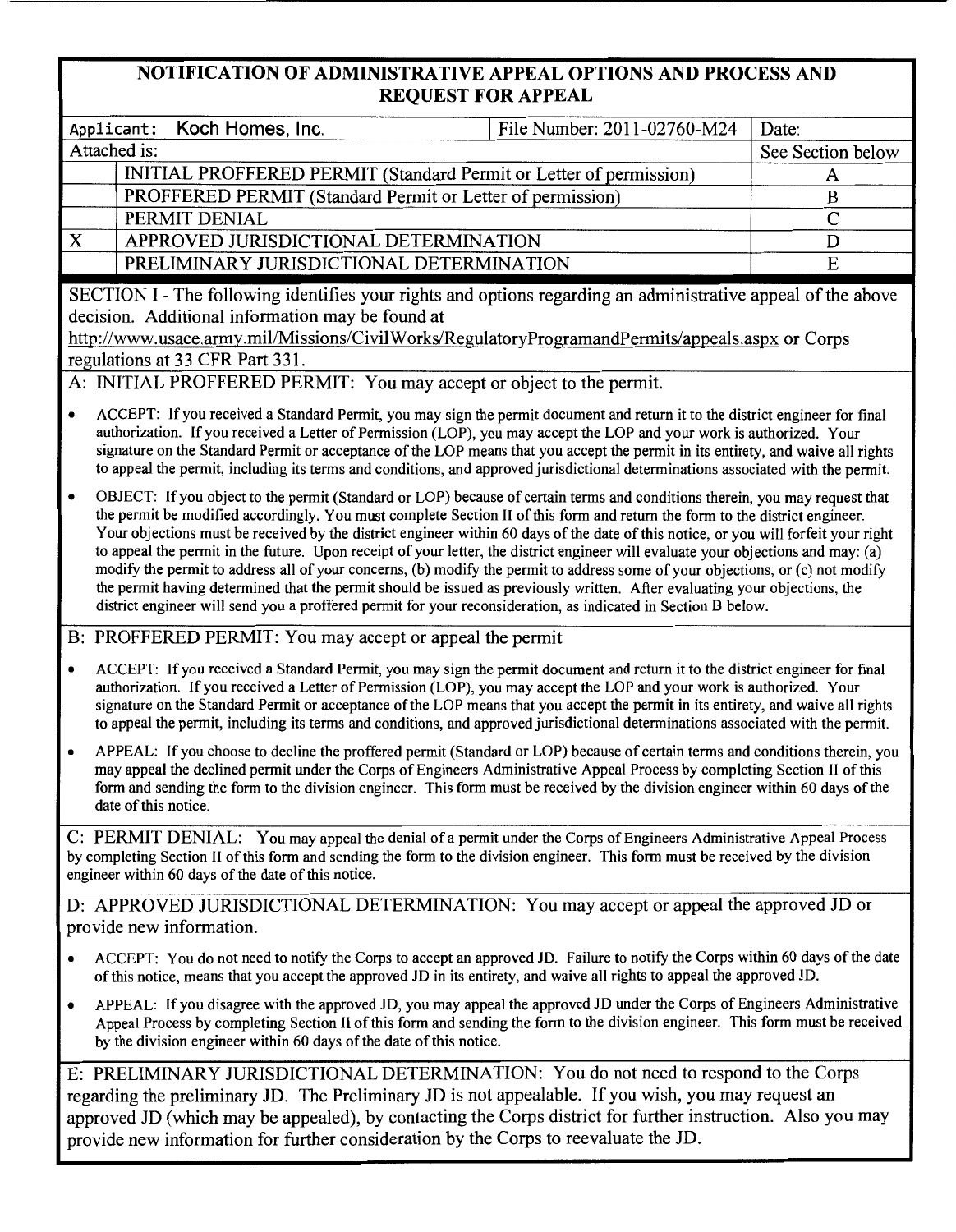## SECTIONII - REQUEST FOR APPEL or OBJECTIONS TO AN INITIAL PROFFERED PERMIT

REASONS FOR APPEAL OR OBJECTIONS: (Describe your reasons for appealing the decision or your objections to an initial proffered permit in clear concise statements. You may attach additional information to this form to clarify where your reasons or objections are addressed in the administrative record.)

ADDITIONAL INFORMATION: The appeal is limited to a review of the administrative record, the Corps memorandum for the record of the appeal conference or meeting, and any supplemental information that the review officer has determined is needed to clarify the administrative record. Neither the appellant nor the Corps may add new information or analyses to the record. However, you may provide additional information to clarify the location of information that is already in the administrative record.

## POINT OF CONTACT FOR QUESTIONS OR INFORMATION:

| If you have questions regarding this decision and/or the appeal                                                                   | If you only have questions regarding the appeal process you may |                   |  |  |  |
|-----------------------------------------------------------------------------------------------------------------------------------|-----------------------------------------------------------------|-------------------|--|--|--|
| process you may contact:                                                                                                          | also contact:                                                   |                   |  |  |  |
| Mr. Frank Plewa                                                                                                                   | Mr. James W. Haggerty                                           |                   |  |  |  |
| U.S. Army Corps of Engineers                                                                                                      | Regulatory Program Manager (CENAD-PD-OR)                        |                   |  |  |  |
| Carlisle Field Office, Regulatory Branch, Baltimore District                                                                      | U.S. Army Corps of Engineers                                    |                   |  |  |  |
| Attn: CENAB-OPR-P                                                                                                                 | Fort Hamilton Military Community                                |                   |  |  |  |
| 401 East Louther Street, Suite 205                                                                                                | 301 General Lee Avenue                                          |                   |  |  |  |
| Carlisle, Pennsylvania 17013-2657                                                                                                 | Brooklyn, New York 11252-6700                                   |                   |  |  |  |
| Telephone: (717) 249-2522                                                                                                         | Telephone number: 347-370-4650                                  |                   |  |  |  |
| Email: Frank.plewa@usace.army.mil                                                                                                 |                                                                 |                   |  |  |  |
| RIGHT OF ENTRY: Your signature below grants the right of entry to Corps of Engineers personnel, and any government                |                                                                 |                   |  |  |  |
| consultants, to conduct investigations of the project site during the course of the appeal process. You will be provided a 15 day |                                                                 |                   |  |  |  |
| notice of any site investigation, and will have the opportunity to participate in all site investigations.                        |                                                                 |                   |  |  |  |
|                                                                                                                                   | Date:                                                           | Telephone number: |  |  |  |
|                                                                                                                                   |                                                                 |                   |  |  |  |
|                                                                                                                                   |                                                                 |                   |  |  |  |
| Signature of appellant or agent.                                                                                                  |                                                                 |                   |  |  |  |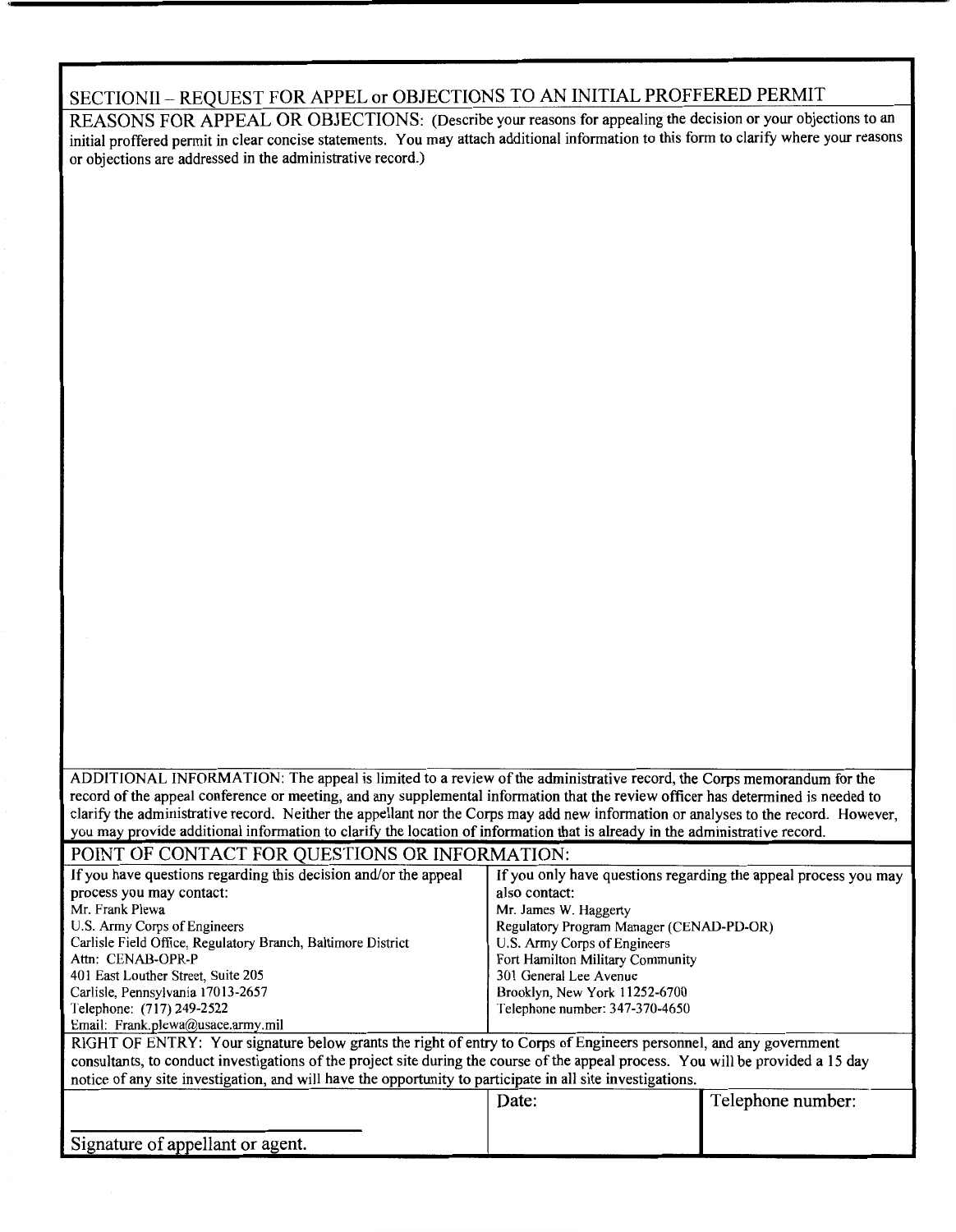## **APPROVED JURISDICTIONAL DETERMINATION FORM U.S. Army Corps of Engineers**

This form should be completed by following the instructions provided in Section fV of the JD Form Instructional Guidebook.

#### **SECTION I: BACKGROUND INFORMATION**

## **A. REPORT COMPLETION DATE FOR APPROVED JURISDICTIONAL DETERMINATION (JD): NOV 2 1 <sup>2016</sup>**

#### **B. DISTRICT OFFICE, FILE NAME, AND NUMBER: CENAB-OP-RMN (KHI/Brockbridge, LLC Property/Pre-App/JD) 20ll-02760-M24**

## **C. PROJECT LOCATION AND BACKGROUND INFORMATION:**

State:Maryland County/parish/borough: Anne Arundel City: Laurel Park

Center coordinates of site (lat/long in degree decimal format): Lat. 39.11389° **N,** Long. 76.82333° **W.** 

Universal Transverse Mercator:

Name of nearest waterbody: Hammond Branch

Name of nearest Traditional Navigable Water (TNW) into which the aquatic resource flows: Patuxent River Name of watershed or Hydrologic Unit Code (HUC): 02060006

 $\boxtimes$  Check if map/diagram of review area and/or potential jurisdictional areas is/are available upon request.<br>
Check if other sites (e.g., offsite mitigation sites, disposal sites, etc...) are associated with this action

Check if other sites (e.g., offsite mitigation sites, disposal sites, etc...) are associated with this action and are recorded on a different JD form.

#### **D. REVIEW PERFORMED FOR SITE EVALUATION (CHECK ALL THAT APPLY):**

- **D** Office (Desk) Determination. Date:
- $\boxtimes$  Field Determination. Date(s): November 29, 2011 and Oct. 13, 2016

#### **SECTION II: SUMMARY OF FINDINGS A. RHA SECTION 10 DETERMINATION OF JURISDICTION.**

There **Are no** *"navigable waters of the U.S.··* within Rivers and Harbors Act (RHA) jurisdiction (as defined by 33 CFR part 329) in the review area. *[Required]* 

**D** Waters subject to the ebb and flow of the tide.<br>Waters are presently used, or have been used i

Waters are presently used, or have been used in the past, or may be susceptible for use to transport interstate or foreign commerce. Explain:

## **B. CWA SECTION 404 DETERMINATION OF JURISDICTION.**

There **Are no** *"waters of the U.S."* within Clean Water Act (CWA) jurisdiction (as defined by 33 CFR part 328) in the review area. [Required]

## **1. Waters of the U.S.**

- **a. Indicate presence of waters of U.S. in review area (check all that apply):** <sup>1</sup>
	- TNWs, including territorial seas
	- Wetlands adjacent to TNWs
	- Relatively permanent waters<sup>2</sup> (RPWs) that flow directly or indirectly into TNWs
	- **D** Non-RPWs that flow directly or indirectly into TNWs
	- **D** Wetlands directly abutting RPWs that flow directly or indirectly into TNWs
	- Wetlands adjacent to but not directly abutting RPWs that flow directly or indirectly into TNWs
	- Wetlands adjacent to non-RPWs that flow directly or indirectly into TNWs
	- Impoundments of jurisdictional waters
		- **D** Isolated (interstate or intrastate) waters, including isolated wetlands
- **b. Identify (estimate) size of waters of the U.S. in the review area:**  Non-wetland waters: linear feet: width (ft) and/or acres. Wetlands: acres.
- c. **Limits (boundaries) of jurisdiction** based on: **1987 Delineation Manual**  Elevation of established OHWM (if known):
- **2. Non-regulated waters/wetlands (check if applicable): <sup>3</sup>** Potentially jurisdictional waters and/or wetlands were assessed within the review area and determined to be not jurisdictional. Explain:

<sup>&</sup>lt;sup>1</sup> Boxes checked below shall be supported by completing the appropriate sections in Section III below.<br><sup>2</sup> For purposes of this form, an RPW is defined as a tributary that is not a TNW and that typically flows year-round

Supporting documentation is presented in Section III.F.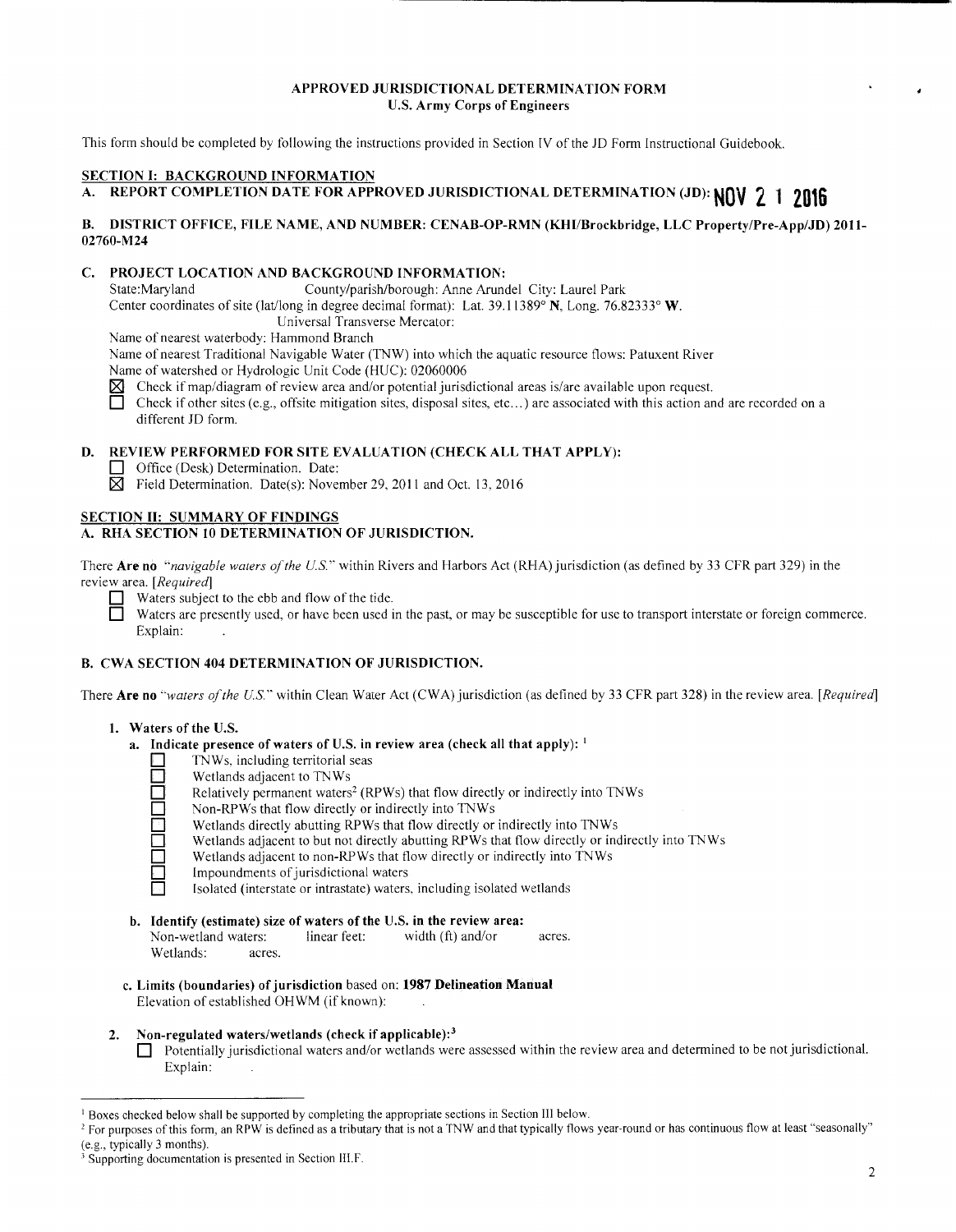#### SECTION III: CWA ANALYSIS

#### A. TNWs AND WETLANDS ADJACENT TO TNWs

The agencies will assert jurisdiction over TNWs and wetlands adjacent to TNWs. If the aquatic resource is a TNW, complete Section III.A.1 and Section III.D.1. only; if the aquatic resource is a wetland adjacent to a TNW, complete Sections III.A.1 and 2 and Section 111.D.l.; otherwise, see Section Ill.B below.

## 1. TNW

Identify TNW:

Summarize rationale supporting determination:

#### 2. Wetland adjacent to TNW

Summarize rationale supporting conclusion that wetland is "adjacent":

## B. CHARACTERISTICS OF TRIBUTARY (THAT IS NOT A TNW) AND ITS ADJACENT WETLANDS (IF ANY):

This section summarizes information regarding characteristics of the tributary and its adjacent wetlands, if any, and it helps determine whether or not the standards for jurisdiction established under *Rapanos* have been met.

The agencies will assert jurisdiction over non-navigable tributaries of TNWs where the tributaries are "relatively permanent waters" (RPWs), i.e. tributaries that typically flow year-round or have continuous flow at least seasonally (e.g., typically 3 months). A wetland that directly abuts an RPW is also jurisdictional. If the aquatic resource is not a TNW, but has year-round (perennial) flow, skip to Section Ill.D.2. If the aquatic resource is a wetland directly abutting a tributary with perennial flow, skip to Section III.D.4.

A wetland that is adjacent to but that does not directly abut an RPW requires a significant nexus evaluation. Corps districts and EPA regions will include in the record any available information that documents the existence of a significant nexus between a relatively permanent tributary that is not perennial (and its adjacent wetlands if any) and a traditional navigable water, even though a significant nexus finding is not required as a matter of law.

If the waterbody<sup>4</sup> is not an RPW, or a wetland directly abutting an RPW, a JD will require additional data to determine if the waterbody has a significant nexus with a TNW. If the tributary has adjacent wetlands, the significant nexus evaluation must consider the tributary in combination with all of its adjacent wetlands. This significant nexus evaluation that combines, for analytical purposes, the tributary and all of its adjacent wetlands is used whether the review area identified in the JD request is the tributary, or its adjacent wetlands, or both. If the JD covers a tributary with adjacent wetlands, complete Section III.B.l for the tributary, Section III.B.2 for any onsite wetlands, and Section 111.B.3 for all wetlands adjacent to that tributary, both onsite and offsite. The determination whether a significant nexus exists is determined in Section III.C below.

1. Characteristics of non-TNWs that flow directly or indirectly into TNW

- (i) General Area Conditions:
	- Watershed size: Pick List Drainage area: Pick List Average annual rainfall: inches Average annual snowfall: inches

## (ii) Physical Characteristics:

(a) Relationship with TNW: D Tributary flows directly into TNW.  $\Box$  Tributary flows through **Pick List** tributaries before entering TNW.

Project waters are Pick List river miles from TNW. Project waters are Pick List river miles from RPW. Project waters are Pick List aerial (straight) miles from TNW. Project waters are Pick List aerial (straight) miles from RPW. Project waters cross or serve as state boundaries. Explain:

Identify flow route to TNW5: Tributary stream order, if known:

<sup>&</sup>lt;sup>4</sup> Note that the Instructional Guidebook contains additional information regarding swales, ditches, washes, and erosional features generally and in the arid West.

<sup>&</sup>lt;sup>5</sup> Flow route can be described by identifying, e.g., tributary a, which flows through the review area, to flow into tributary b, which then flows into TNW.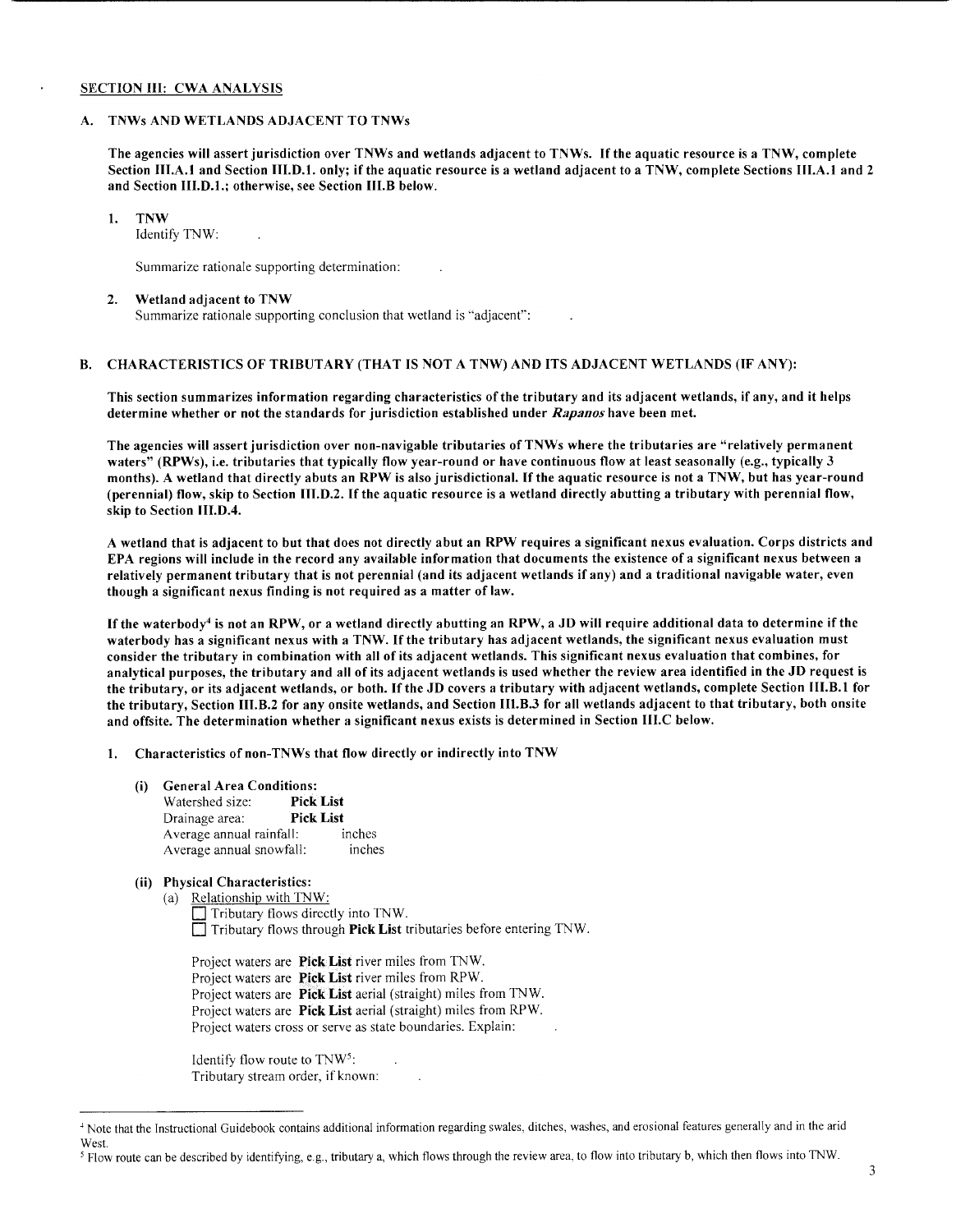| (b) General Tributary Characteristics (check all that apply):<br>Tributary is:<br>Natural<br>Artificial (man-made). Explain:<br>Manipulated (man-altered). Explain:                                                                                                                                                                                                                                                                                                                                                                                                                                                                               |
|---------------------------------------------------------------------------------------------------------------------------------------------------------------------------------------------------------------------------------------------------------------------------------------------------------------------------------------------------------------------------------------------------------------------------------------------------------------------------------------------------------------------------------------------------------------------------------------------------------------------------------------------------|
| Tributary properties with respect to top of bank (estimate):<br>Average width:<br>feet<br>Average depth:<br>feet<br>Average side slopes: Pick List.                                                                                                                                                                                                                                                                                                                                                                                                                                                                                               |
| Primary tributary substrate composition (check all that apply):<br>Silts<br>Sands<br>Concrete<br>Cobbles<br>Gravel<br>Muck<br>Vegetation. Type/% cover:<br>$\Box$ Bedrock<br>Other. Explain:                                                                                                                                                                                                                                                                                                                                                                                                                                                      |
| Tributary condition/stability [e.g., highly eroding, sloughing banks]. Explain:<br>Presence of run/riffle/pool complexes. Explain:<br>Tributary geometry: Pick List<br>Tributary gradient (approximate average slope):<br>$\frac{0}{0}$                                                                                                                                                                                                                                                                                                                                                                                                           |
| $(c)$ Flow:<br>Tributary provides for: Pick List<br>Estimate average number of flow events in review area/year: Pick List<br>Describe flow regime:<br>Other information on duration and volume:                                                                                                                                                                                                                                                                                                                                                                                                                                                   |
| Surface flow is: Pick List. Characteristics:                                                                                                                                                                                                                                                                                                                                                                                                                                                                                                                                                                                                      |
| Subsurface flow: Pick List. Explain findings:<br>$\Box$ Dye (or other) test performed:                                                                                                                                                                                                                                                                                                                                                                                                                                                                                                                                                            |
| Tributary has (check all that apply):<br>$\Box$ Bed and banks<br>$\exists$ OHWM <sup>6</sup> (check all indicators that apply):<br>clear, natural line impressed on the bank<br>the presence of litter and debris<br>changes in the character of soil<br>destruction of terrestrial vegetation<br>shelving<br>the presence of wrack line<br>vegetation matted down, bent, or absent<br>sediment sorting<br>leaf litter disturbed or washed away<br>scour<br>sediment deposition<br>multiple observed or predicted flow events<br>water staining<br>abrupt change in plant community<br>other (list):<br>Discontinuous OHWM. <sup>7</sup> Explain: |
| If factors other than the OHWM were used to determine lateral extent of CWA jurisdiction (check all that apply):<br>High Tide Line indicated by:<br>Mean High Water Mark indicated by:<br>oil or scum line along shore objects<br>$\Box$ survey to available datum;<br>fine shell or debris deposits (foreshore)<br>physical markings;<br>vegetation lines/changes in vegetation types.<br>physical markings/characteristics<br>tidal gauges<br>other (list):                                                                                                                                                                                     |
| (iii) Chemical Characteristics:                                                                                                                                                                                                                                                                                                                                                                                                                                                                                                                                                                                                                   |

## Characterize tributary (e.g., water color is clear, discolored, oily film; water quality; general watershed characteristics, etc.). Explain:

Identify specific pollutants, if known:

l.

<sup>&</sup>quot;A natural or man-made discontinuity in the OHWM does not necessarily sever jurisdiction (e.g., where the stream temporarily flows underground, or where the OHWM has been removed by development or agricultural practices). Where there is a break in the OHWM that is unrelated to the waterbody's flow regime (e.g., flow over a rock outcrop or through a culvert), the agencies will look for indicators of flow above and below the break. 7Ibid.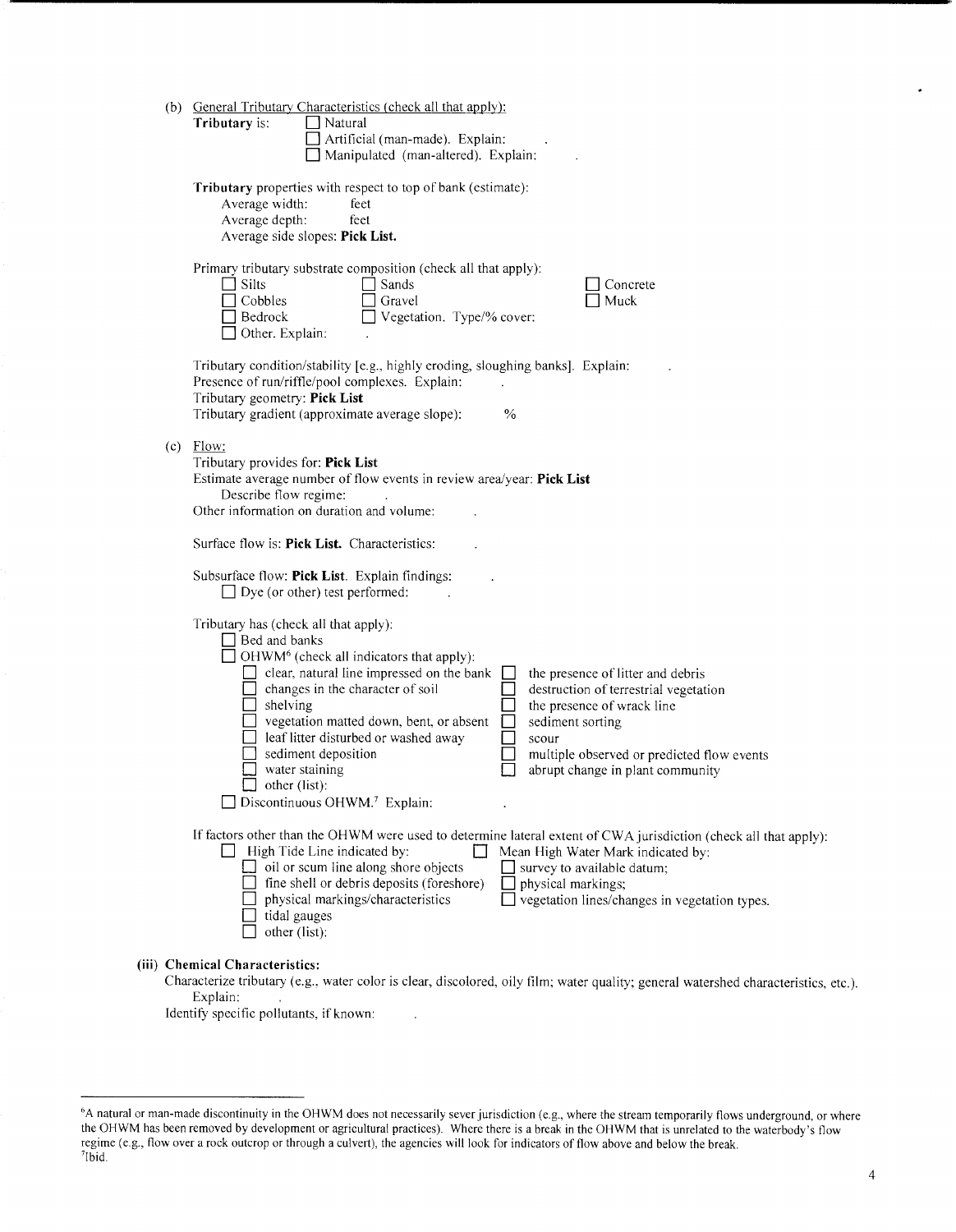## **(iv) Biological Characteristics. Channel supports (check all that apply):**

- **D** Riparian corridor. Characteristics (type, average width): .
- **D** Wetland fringe. Characteristics:
- $\Box$  Habitat for:
	- D Federally Listed species. Explain findings:
	- D Fish/spawn areas. Explain findings:
	- **D** Other environmentally-sensitive species. Explain findings:
	- D Aquatic/wildlife diversity. Explain findings:

#### **2. Characteristics of wetlands adjacent to non-TNW that flow directly or indirectly into TNW**

#### **(i) Physical Characteristics:**

- (a) General Wetland Characteristics: Properties: Wetland size: acres Wetland type. Explain: Wetland quality. Explain: Project wetlands cross or serve as state boundaries. Explain:
- (b) General Flow Relationship with Non-TNW: Flow is: **Pick List.** Explain:

Surface flow is: **Pick List**  Characteristics:

Subsurface flow: **Pick List.** Explain findings:  $\Box$  Dye (or other) test performed:

## (c) Wetland Adjacency Determination with Non-TNW:

- □ Directly abutting
- $\Box$  Not directly abutting
	- $\Box$  Discrete wetland hydrologic connection. Explain:
	- $\Box$  Ecological connection. Explain:
	- $\Box$  Separated by berm/barrier. Explain:

#### (d) Proximity (Relationship) to TNW

Project wetlands are **Pick List** river miles from TNW. Project waters are **Pick List** aerial (straight) miles from TNW. Flow is from: **Pick List.**  Estimate approximate location of wetland as within the **Pick List** floodplain.

#### **(ii) Chemical Characteristics:**

Characterize wetland system (e.g., water color is clear, brown, oil film on surface: water quality; general watershed characteristics; etc.). Explain:

Identify specific pollutants, if known:

## **(iii) Biological Characteristics. Wetland supports (check all that apply):**

- Riparian buffer. Characteristics (type, average width):
- □ **Vegetation type/percent cover.** Explain:<br>□ Habitat for:
- Habitat for:
	- **D** Federally Listed species. Explain findings:
	- $\Box$  Fish/spawn areas. Explain findings:
	- □ Other environmentally-sensitive species. Explain findings:
	- $\Box$  Aquatic/wildlife diversity. Explain findings:

## **3. Characteristics of all wetlands adjacent to the tributary (if any)**

All wetland(s) being considered in the cumulative analysis: **Pick List**  Approximately ( ) acres in total are being considered in the cumulative analysis.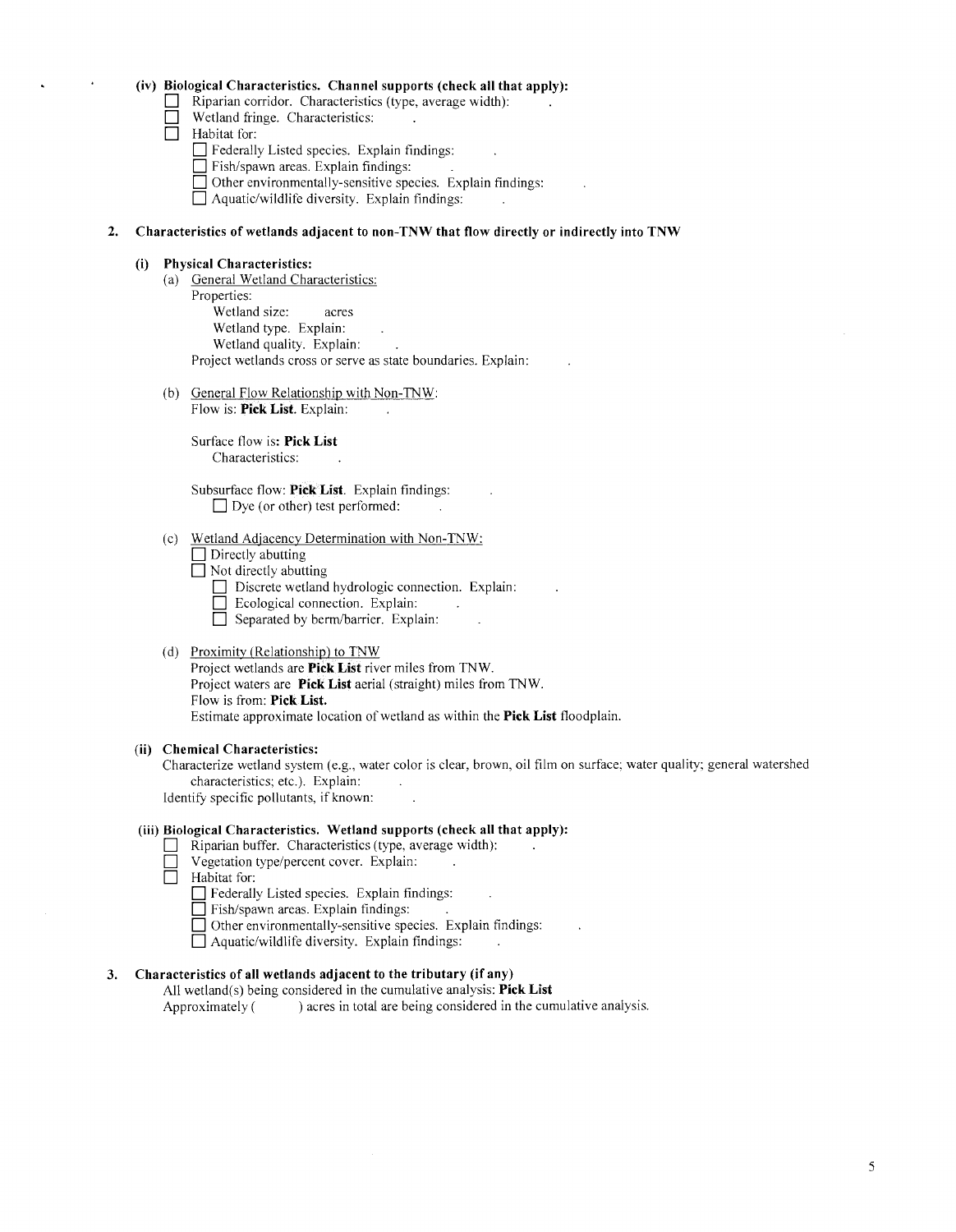For each wetland, specify the following:

Directly abuts? (Y/N) Size (in acres) Directly abuts? (Y/N) Size (in acres)

Summarize overall biological, chemical and physical functions being performed:

## C. SIGNIFICANT NEXUS DETERMINATION

A significant nexus analysis will assess the flow characteristics and functions of the tributary itself and the functions performed by any wetlands adjacent to the tributary to determine if they significantly affect the chemical, physical, and biological integrity ofa TNW. For each of the following situations, a significant nexus exists ifthe tributary, in combination with all of its adjacent wetlands, has more than a speculative or insubstantial effect on the chemical, physical and/or biological integrity of a TNW. Considerations when evaluating significant nexus include, but are not limited to the volume, duration, and frequency of the flow of water in the tributary and its proximity to a TNW, and the functions performed by the tributary and all its adjacent wetlands. It is not appropriate to determine significant nexus based solely on any specific threshold of distance (e.g. between a tributary and its adjacent wetland or between a tributary and the TNW). Similarly, the fact an adjacent wetland lies within or outside of a floodplain is not solely determinative of significant nexus.

#### Draw connections between the features documented and the effects on the TNW, as identified in the *Rapanos* Guidance and discussed in the Instructional Guidebook. Factors to consider include, for example:

- Does the tributary, in combination with its adjacent wetlands (if any), have the capacity to carry pollutants or flood waters to TNWs, or to reduce the amount of pollutants or flood waters reaching a TNW?
- Does the tributary, in combination with its adjacent wetlands (if any), provide habitat and lifecycle support functions for fish and other species, such as feeding, nesting, spawning, or rearing young for species that are present in the TNW?
- Does the tributary, in combination with its adjacent wetlands (if any), have the capacity to transfer nutrients and organic carbon that support downstream foodwebs?
- Does the tributary, in combination with its adjacent wetlands (if any), have other relationships to the physical, chemical, or biological integrity of the TNW?

#### Note: the above list of considerations is not inclusive and other functions observed or known to occur should be documented below:

- 1. Significant nexus findings for non-RPW that has no adjacent wetlands and flows directly or indirectly into TNWs. Explain findings of presence or absence of significant nexus below, based on the tributary itself, then go to Section III.D:
- 2. Significant nexus findings for non-RPW and its adjacent wetlands, where the non-RPW flows directly or indirectly into TNWs. Explain findings of presence or absence of significant nexus below, based on the tributary in combination with all of its adjacent wetlands. then go to Section III.D:
- 3. Significant nexus findings for wetlands adjacent to an RPW but that do not directly abut the RPW. Explain findings of presence or absence of significant nexus below, based on the tributary in combination with all of its adjacent wetlands, then go to Section III.D:

## D. DETERMINATIONS OF JURISDICTIONAL FINDINGS. THE SUBJECT WATERS/WETLANDS ARE (CHECK ALL THAT APPLY):

1. TNWs and Adjacent Wetlands. Check all that apply and provide size estimates in review area:<br>  $\Box$  TNWs: linear feet width (ft). Or. acres. width  $(f<sup>t</sup>)$ , Or, acres. D Wetlands adjacent to TNWs: acres.

## 2. RPWs that flow directly or indirectly into TNWs.

- D Tributaries ofTNWs where tributaries typically flow year-round are jurisdictional. Provide data and rationale indicating that tributary is perennial:
- D Tributaries ofTNW where tributaries have continuous flow "seasonally" (e.g., typically three months each year) are jurisdictional. Data supporting this conclusion is provided at Section III.B. Provide rationale indicating that tributary flows seasonally: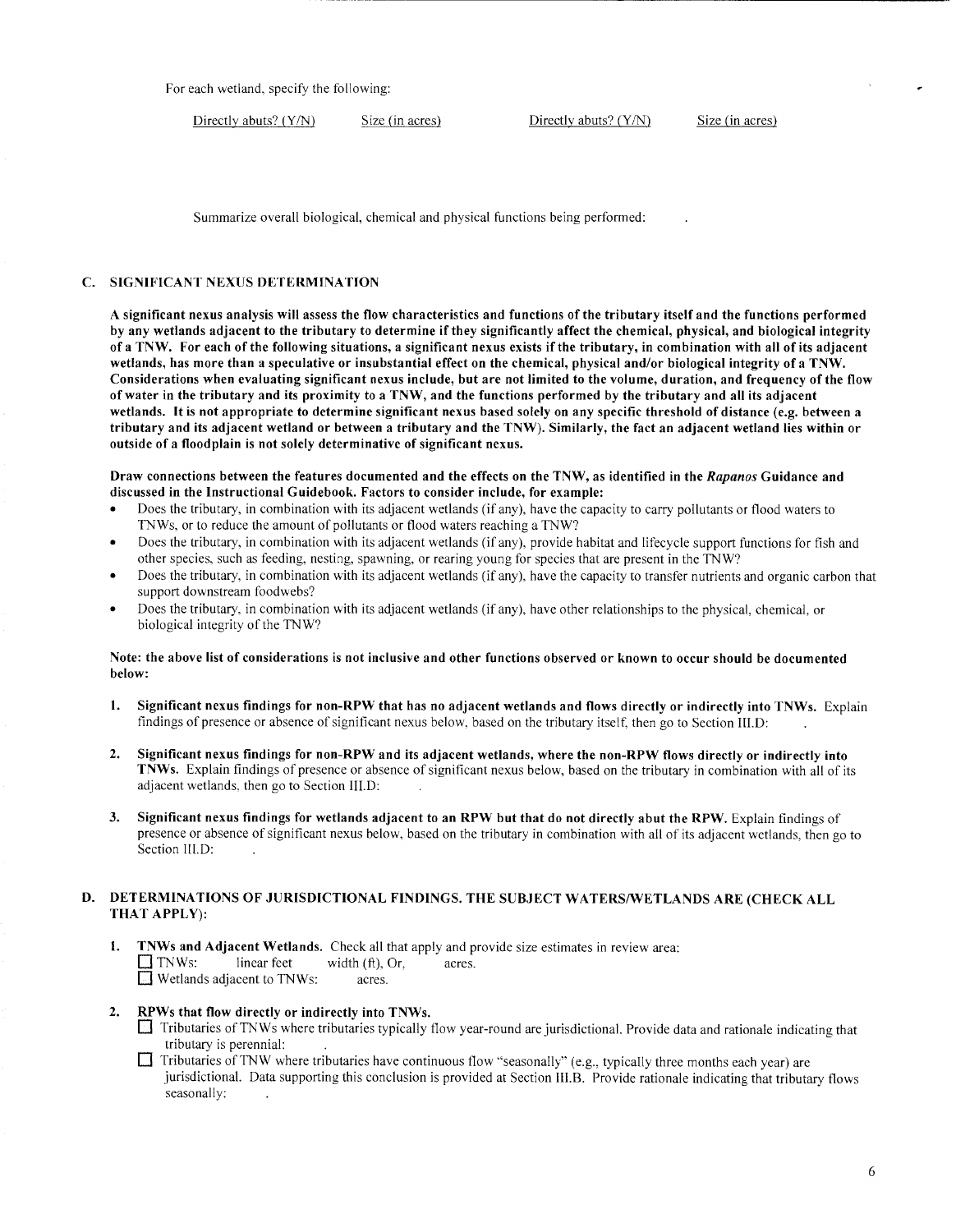Provide estimates for jurisdictional waters in the review area (check all that apply):

 $\Box$  Tributary waters: linear feet width (ft).

- Other non-wetland waters: acres.
	- Identify type(s) of waters:
- 3. Non-RPWs8 that flow directly or indirectly into TNWs.
	- D Waterbody that is not a TNW or an RPW, but flows directly or indirectly into a TNW, and it has a significant nexus with a TNW is jurisdictional. Data supporting this conclusion is provided at Section III.C.

Provide estimates for jurisdictional waters within the review area (check all that apply):

- Tributary waters: linear feet width (ft).
- Other non-wetland waters: acres.
	- Identify type(s) of waters:

## 4. Wetlands directly abutting an RPW that flow directly or indirectly into TNWs.

- D Wetlands directly abut RPW and thus are jurisdictional as adjacent wetlands.
	- D Wetlands directly abutting an RPW where tributaries typically flow year-round. Provide data and rationale indicating that tributary is perennial in Section Ill.D.2, above. Provide rationale indicating that wetland is directly abutting an RPW:
	- $\Box$  Wetlands directly abutting an RPW where tributaries typically flow "seasonally." Provide data indicating that tributary is seasonal in Section III.B and rationale in Section III.D.2, above. Provide rationale indicating that wetland is directly abutting an RPW:

Provide acreage estimates for jurisdictional wetlands in the review area: acres.

- 5. Wetlands adjacent to but not directly abutting an RPW that flow directly or indirectly into TNWs.
	- D Wetlands that do not directly abut an RPW, but when considered in combination with the tributary to which they are adjacent and with similarly situated adjacent wetlands, have a significant nexus with a TNW are jurisidictional. Data supporting this conclusion is provided at Section III.C.

Provide acreage estimates for jurisdictional wetlands in the review area: acres.

## 6. Wetlands adjacent to non-RPWs that flow directly or indirectly into TNWs.

D Wetlands adjacent to such waters, and have when considered in combination with the tributary to which they are adjacent and with similarly situated adjacent wetlands, have a significant nexus with a TNW are jurisdictional. Data supporting this conclusion is provided at Section Ill.C.

Provide estimates for jurisdictional wetlands in the review area: acres.

7. Impoundments of jurisdictional waters.9

As a general rule, the impoundment of a jurisdictional tributary remains jurisdictional.

- Demonstrate that impoundment was created from "waters of the U.S.," or
- Demonstrate that water meets the criteria for one of the categories presented above (1-6), or Demonstrate that water is isolated with a nexus to commerce (see E below).
	- Demonstrate that water is isolated with a nexus to commerce (see E below).

## E. ISOLATED [INTERSTATE OR INTRA-STATE] WATERS, INCLUDING ISOLATED WETLANDS, THE USE, DEGRADATION OR DESTRUCTION OF WHICH COULD AFFECT INTERSTATE COMMERCE, INCLUDING ANY SUCH WATERS (CHECK ALL THAT APPLY): <sup>10</sup>

- D which are or could be used by interstate or foreign travelers for recreational or other purposes.
- D from which fish or shellfish are or could be taken and sold in interstate or foreign commerce.
- D which are or could be used for industrial purposes by industries in interstate commerce.
- Interstate isolated waters. Explain:
- Other factors. Explain:

#### Identify water body and summarize rationale supporting determination:

<sup>&</sup>lt;sup>8</sup>See Footnote #3.

<sup>&</sup>lt;sup>9</sup> To complete the analysis refer to the key in Section 111.D.6 of the Instructional Guidebook.<br><sup>10</sup> Prior to asserting or declining CWA jurisdiction based solely on this category, Corps Districts will elevate the action review consistent with the process described in the Corps/EPA *Memorandum Regarding CWA Act Jurisdiction Following Rapanos.*